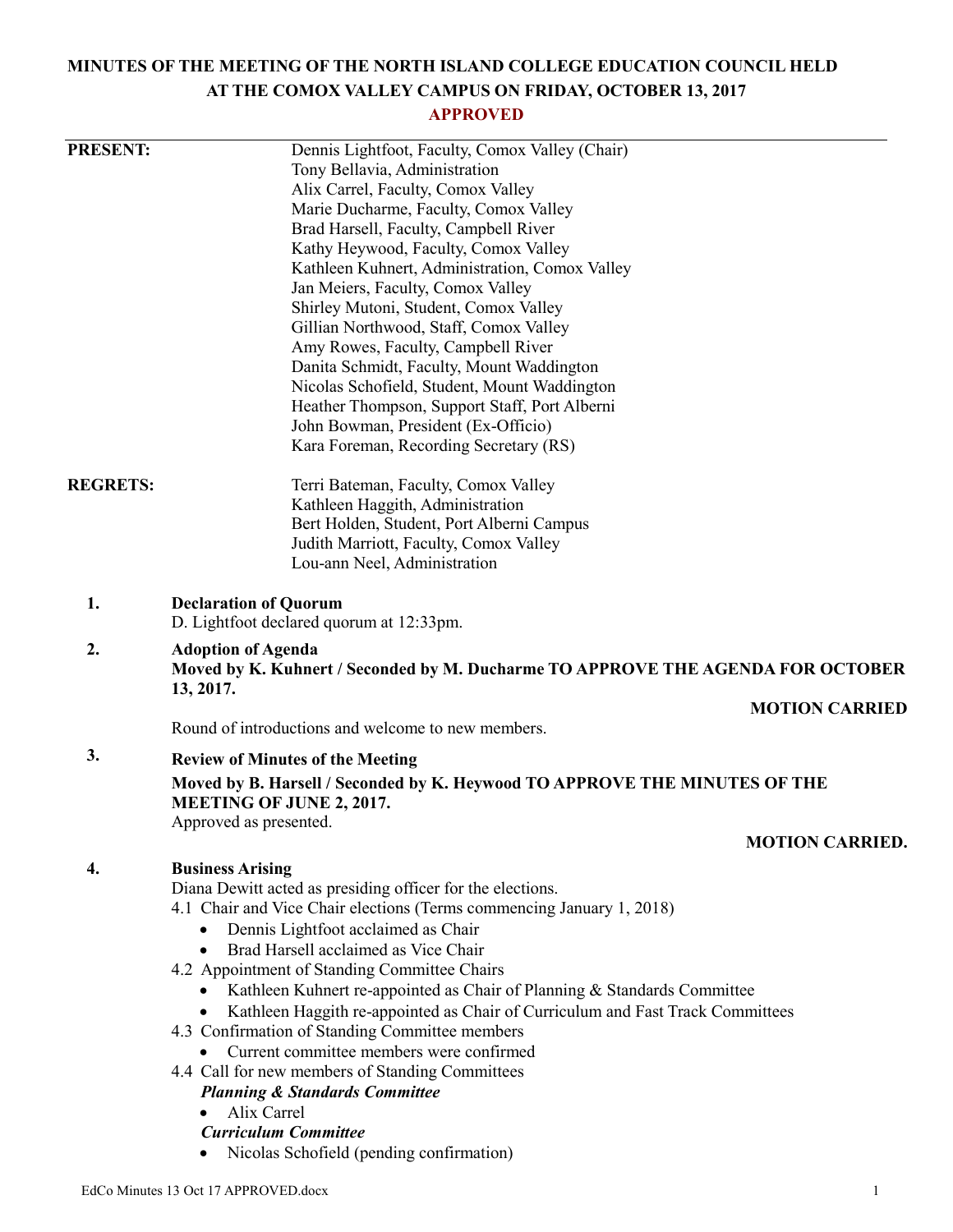#### *Fast Track Committee*

- Danita Schmidt
- Amy Rowes
- Jan Meiers (pending confirmation)

## **5. Committee Reports**

## **5.1** *Education Council Chair Update/Information*

D. Lightfoot reviewed his report. T. Bellavia added that the college has hired Jen Wrye to facilitate curriculum changes required by the upcoming changes to the K-12 system. More information will be provided as it is available. He requested that D. Lightfoot raise the question of implementation dates at the next Academic Governance Council (AGC).

## **5.2** *Strategic Plan Committee*

5.2.1 Draft Strategic Plan

D. Lightfoot stated that this sub-committee was struck last year to review how Ed Council can support the college's Plan 2020. The sub-committee will continue to work on this document.

5.2.2 Call for new members

D. Lightfoot will follow up with previous members to confirm their continued participation. New members are welcome and should contact him (and CC the Recording Secretary).

## **5.3** *Planning and Standards Committee*

Minutes of 22 September 2017

K. Kuhnert stated that the committee is reviewing a number of policies which will probably come to Council for approval in the new year.

## **5.4** *Fast Track Committee*

Minutes of July 2017

## **5.4.1 Items 5.4.1 – 5.4.3 were taken as a bundle.**

**New Course – LHA 100 Landscape Horticulture Apprenticeship – Level 1 Enriched Moved by K. Kuhnert / Seconded by A. Carrel TO APPROVE ITEMS 5.4.1 – 5.4.3.**

## **EFFECTIVE/START DATE: FA 2017**

## *Rationale from form:*

*The Industry Training Authority is aligning all British Columbia programming with pan-Canadian Trades programming under what is known as the Harmonization Initiative. North Island College is required to implement program adjustments as per this initiative. In addition, the Faculty of Trades and Technical Programs are converting all programs approved under the former CAT B process to the required ACD process. Discussion:*

None.

- **5.4.2 New Program – Landscape Horticulture Apprenticeship – Level 1 Enriched As above**
- **5.4.3 Program Revision – Landscape Horticulture Apprenticeship Training As above**

**MOTION CARRIED.**

**5.4.4 Items 5.4.4 – 5.4.14 were taken as a bundle. New Program – Carpentry Foundation Harmonized Moved by D. Schmidt / Seconded by A. Carrel TO APPROVE ITEMS 5.4.4 – 5.4.14 WITH AMENDMENTS NOTED BELOW.**

## **EFFECTIVE/START DATE: FA 2017**

#### *Rationale from form:*

*Curriculum revisions aligned with pan-Canadian program Harmonization Initiative as required by ITA, while converting curriculum content to CDW format versus former CAT B format.*

#### *Discussion:*

Noted below; amendments to specific items in bundle.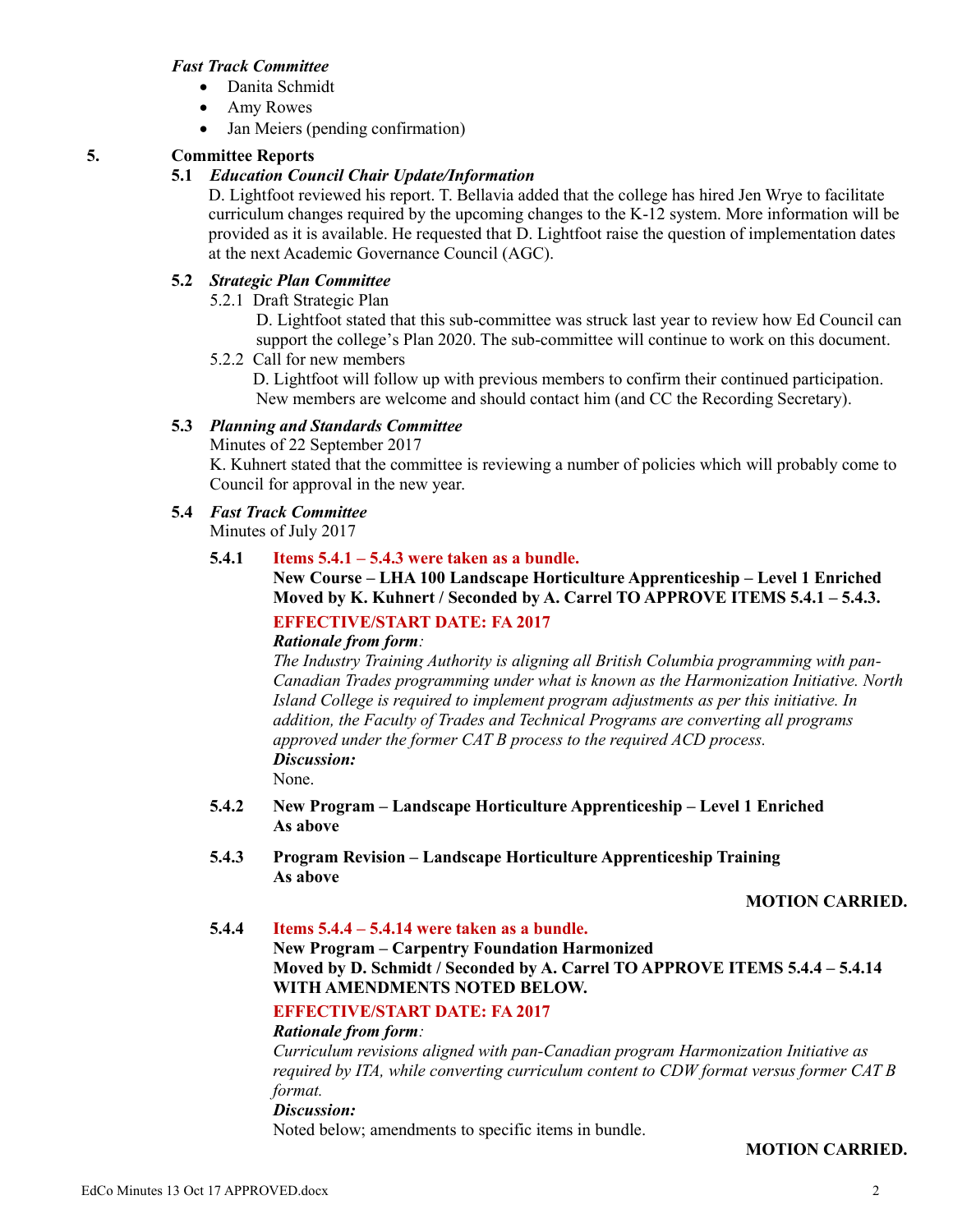- **5.4.5 New Course – CFH 100 Introduction to the Carpentry Trade & Apprenticeship As above.**
- **5.4.6 New Course – CFH 101 Introduction to Essential Workplace Skills for Trades As above.**
- **5.4.7 New Course – CFH 102 Introduction to Worksite Safety As above with noted amendments below Amendments:**
	- #18 fix spelling "scaffolding"
	- #19 6<sup>th</sup> bullet; insert "safe use of"
- **5.4.8 New Course – CFH 103 Documentation, Codes and Drawings As above.**
- **5.4.9 New Course – CFH 104 Carpentry Tools and Equipment As above.**
- **5.4.10 New Course – CFH 105 Site Layout and Survey Instruments As above.**
- **5.4.11 New Course – CFH 106 Footing and Wall Forming As above.**
- **5.4.12 New Course – CFH 107 Residential Framing As above**
- **5.4.13 New Course – CFH 109 Building Science As above.**
- **5.4.14 New Course – CRH 201 Carpentry Apprenticeship Harmonized: Gap Training A As above with amendments noted below.**

**Amendments & Follow Up:**

- #18 & 19 change "suspected" to "suspended"
- #32 confirm with dean re Pass/Fail Percentage; 50%?

## **MOTION CARRIED.**

## **5.4.15 Items 5.4.15 – 5.4.24 were taken as a bundle.**

**New Course – TMA 120 Introduction to Hospitality Management Moved by B. Harsell / Seconded by T. Bellavia TO APPROVE ITEMS 5.4.15 – 5.4.24 WITH AMENDMENTS NOTED BELOW.**

**EFFECTIVE/START DATE: FA 2017**

## *Rationale from form:*

*This course is part of a suite of courses and certificates offered in partnership with the American Hotel and Lodging Education Institute (AHLEI). THM 120 Introduction to Hospitality Management is a required course in a number of AHLEI certificates. Discussion:*

Noted below; amendments to specific items in bundle.

- **5.4.16 New Course – TMA 215 Revenue Management As above.**
- **5.4.17 Program Revision – Hospitality Distance Learning As above with departmental follow up noted below.**

#### **Amendments & Follow Up**

Clarify Completion Requirements with department: 70% passing grade on each course or average of all courses.

**5.4.18 Course Deactivation – TMA 110 Financial Accounting I As above.**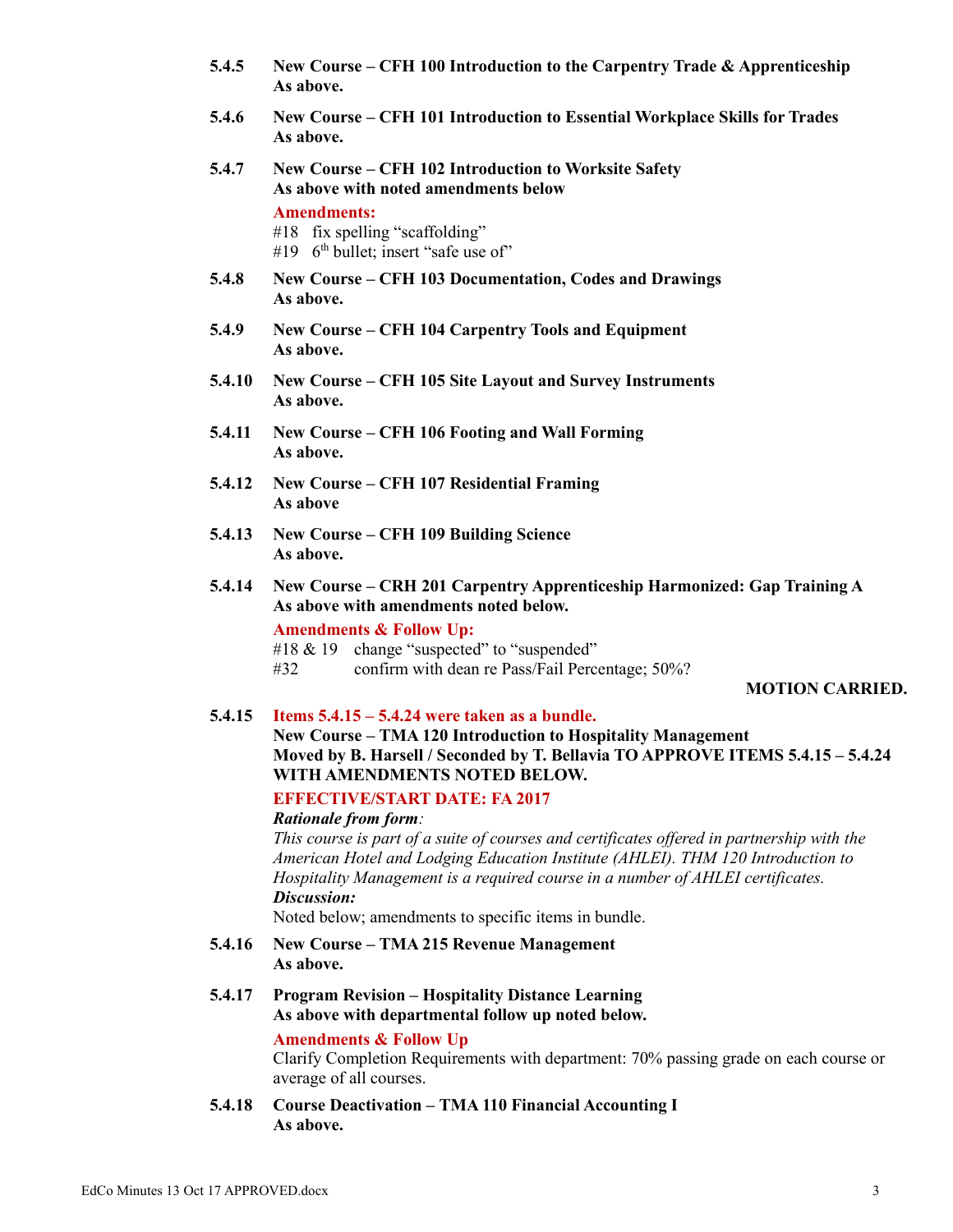- **5.4.19 Course Deactivation – TMA 140 Fundamentals of Destination Management and Marketing As above.**
- **5.4.20 Course Deactivation – TMA 155 Marketing in the Hospitality Industry As above.**
- **5.4.21 Course Deactivation – TMA 255 Purchasing As above.**
- **5.4.22 Course Deactivation – TMA 240 International Hotel Management As above.**
- **5.4.23 Course Deactivation – TMA 265 Training and Development in the Hospitality Industry As above.**
- **5.4.24 Course Deactivation – TMA 366 Accounting for Club Operations As above.**

## **MOTION CARRIED.**

#### **5.5** *Curriculum Committee*

**Minutes of Curriculum Meetings – September 22, 2017 Documents for Review**

**5.5.1 Items 5.5.1 – 5.5.5 were taken as a bundle. Program Revision – Business Administration Certificate Moved by B. Harsell / Seconded by K. Heywood TO APPROVE ITEMS 5.5.1 – 5.5.5 EFFECTIVE/START DATE: FA 2018**

#### *Rationale from form:*

In response to new English program and course revisions; adding ENG 116 as a first year *English course option for program students. Discussion:*

Question was raised about having a process for omnibus changes to courses and programs.

- **5.5.2 Program Revision – Business Administration Diploma As above.**
- **5.5.3 Program Revision – Bachelor of Business Administration Degree – Accounting Major As above.**
- **5.5.4 Program Revision – Bachelor of Business Administration Degree – General Management Major As above.**
- **5.5.5 Program Revision – Bachelor of Business Administration Degree – Marketing Major As above.**

**MOTION CARRIED.**

**5.5.6 New Course – AED 052 Anger Management Moved by D. Schmidt / Seconded by K. Kuhnert TO APPROVE THE NEW COURSE WITH AMENDMENT AS NOTED.**

## **EFFECTIVE/START DATE: WI 2018**

#### *Rationale from form:*

*Managing anger is a key employment and life skill. A focus on how to work effectively with one's own and other's anger is often cited as an important employee skill. Discussion:* Amendments as noted below. **Amendments** #19-3 add 's' to trigger

 $#28$  move response in PLA (29) to Assessment (28)

#### **MOTION CARRIED.**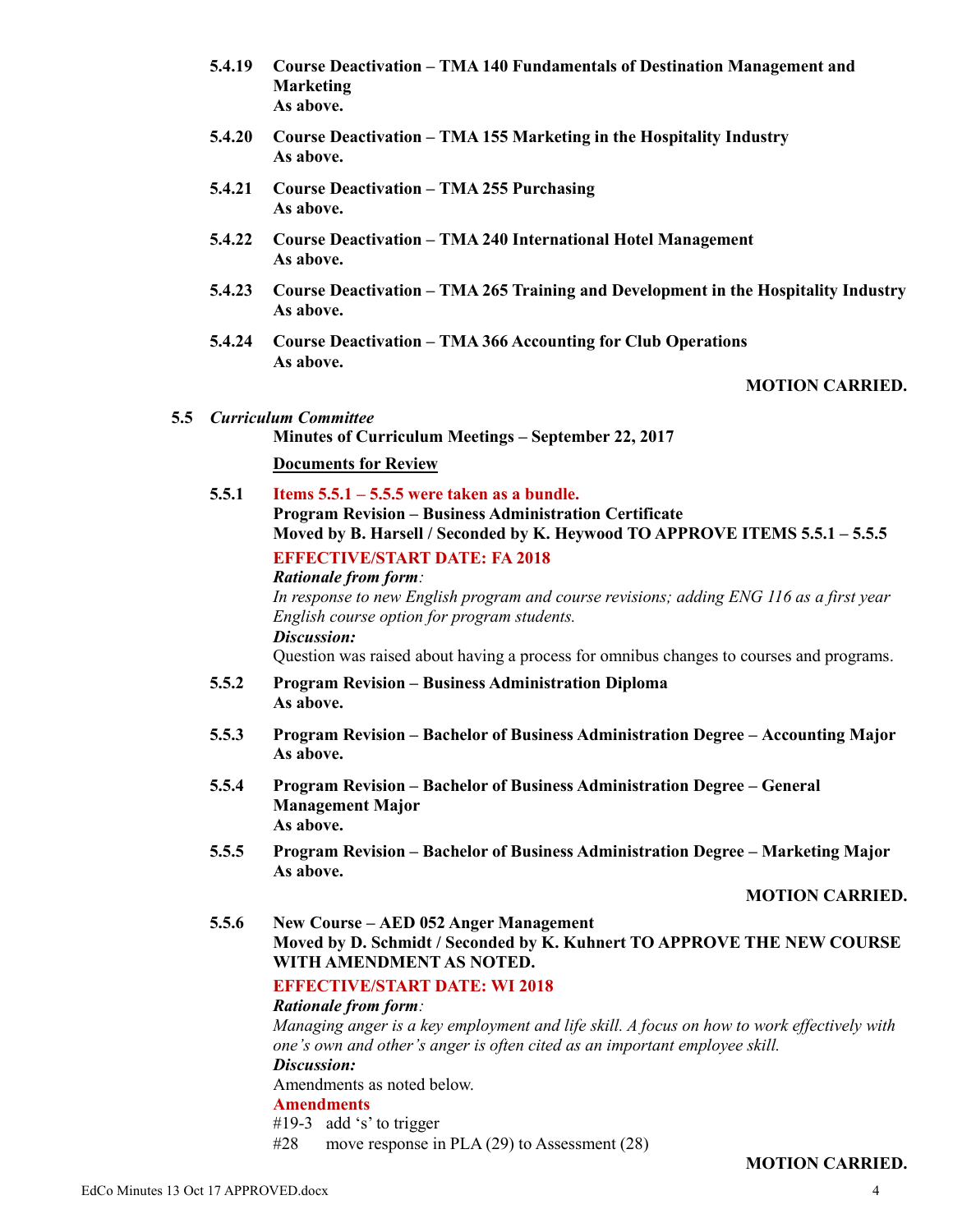**5.5.7 New Course – AED 053 Scheduling, Clock and Calendar Skills Moved by D. Schmidt / Seconded by K. Heywood TO APPROVE THE NEW COURSE.**

## **EFFECTIVE/START DATE: WI 2018**

*Rationale from form: Gap in course offerings for scheduling skills. Discussion:* None.

**MOTION CARRIED.**

#### **5.5.8 New Program – Practical Academics for the Workplace Moved by B. Harsell / Seconded by A. Carrel TO APPROVE THE NEW PROGRAM WITH AMENDMENT AS NOTED.**

## **EFFECTIVE/START DATE: WI 2018**

#### *Rationale from form:*

*ASD presently offers one certificate titled Employment Transition. With this new certificate, students will be given recognition of the other courses they take that are presently considered electives but which also contribute to their employment prospects. Literacy, Numeracy and Computer literacy are embedded in most life and work situations. Employers will be more likely to hire students with strengths in these three academic areas. Students with cognitive disabilities may not have had a chance to learn all of these skills while in high school. It is important for students with cognitive disabilities to have the opportunity to continue practicing the academic skills and/or to ameliorate those skills. Students leaving NIC with this certificate will be stronger employees and better equipped humans for living in this our highly technical, literate and numbers oriented world. Discussion:*

Amendment as noted below. **Amendments** Second Credential; should be 80%

#### **MOTION CARRIED.**

**5.5.9 New Program – Workplace Professionalism: Skills for Employment Retention Moved by G. Northwood / Seconded by D. Schmidt TO APPROVE THE NEW PROGRAM WITH AMENDMENT NOTED BELOW.**

## **EFFECTIVE/START DATE: WI 2018**

#### *Rationale from form:*

*ASD presently offers one certificate titled Employment Transition. With this new certificate, students will be given recognition of the other courses they take that are presently considered electives but which also contribute to their employment prospects. There are a number of interpersonal qualities and skills that lead to success in the workplace. They may not be the skills that help a student get hired for a job; they are, however, the skills that help them keep a job. More and more these skills, sometimes known*  as soft skills, are being recognized as the skills that make an employer glad they hired that *person.*

#### *Discussion:*

Amendment as noted below. **Amendments** Second Credential; should be 80%

#### **MOTION CARRIED.**

## **5.5.10 Course Revision – MAT 053 Advanced Mathematics**

**Moved by M. Ducharme / Seconded by H. Thompson TO APPROVE THE COURSE REVISION WITH AMENDMENT NOTED BELOW. EFFECTIVE/START DATE: FA 2017**

*Rationale from form: Updating ACD; Instructor Qualifications and Course Content. Discussion:*